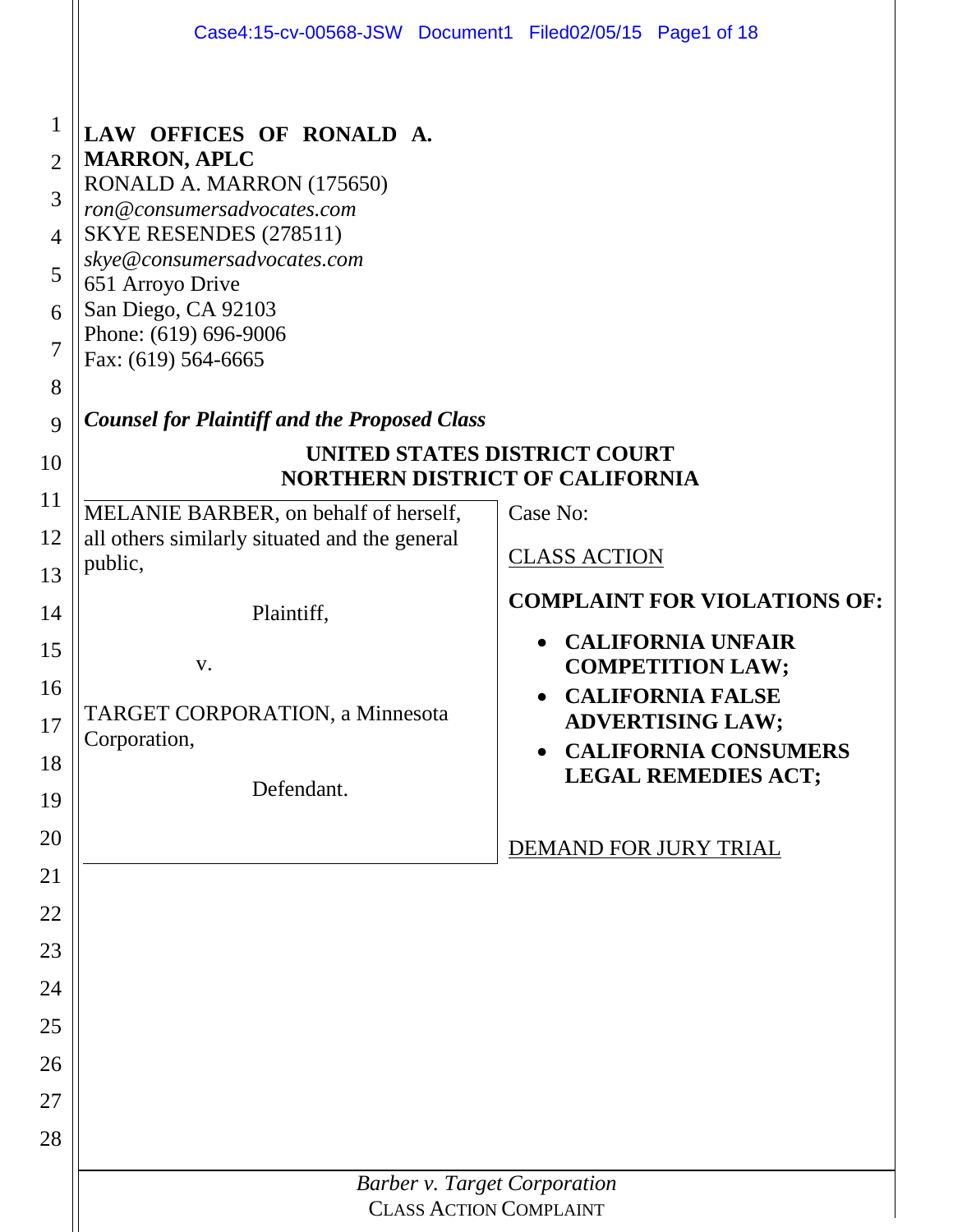1 2 3 4 5 Plaintiff Melanie Barber, on behalf of herself, all others similarly situated, and the general public, by and through her undersigned counsel, hereby sues Defendant Target Corporation ("Defendant" or "Target"), and alleges the following upon her own knowledge, or where she lacks personal knowledge, upon information and belief and the investigation of her counsel.

### **INTRODUCTION**

7 8 9 1. Target markets and sells herbal supplements under the generic brand name "Up & Up." Defendant's supplement product line includes Up &Up Gingko Biloba. ("the Product.")

10 11 12 13 14 2. Defendant falsely markets and sells the Up & Up Gingko Biloba Supplement as being able to provide "memory support." According to the product's label it "helps support memory, concentration, and circulation, enhancing blood flow to the arms, legs, and brain." Plaintiff Barber saw and relied on these labeling claims when purchasing the Up & Up Gingko Biloba product.

15 16 17 3. Target's advertising claims are false and misleading because **Up & Up Gingko Biloba does not contain any Gingko Biloba and is actually adulterated with potentially harmful, undisclosed ingredients**.

18 19 20 4. On February 2, 2015, the Attorney General of the State of New York sent Target's President and CEO a cease and desist letter demanding that Target stop selling adulterated and mislabeled herbal supplements.

21 22 23 24 25 26 5. The New York Attorney General concluded that Target's Up & Up Gingko Biloba tested "negative" because "No gingko biloba DNA was identified" in the product. Target was then informed that "the only DNA identified was allium  $(x2)$ , 'oryza'  $(x2)$ (commonly known as rice), [and] mung/French bean"— none of which are disclosed as ingredients on the product's label. Moreover, the Attorney General's investigation concluded that "ten of the tests revealed no plant DNA whatsoever."

27

28

6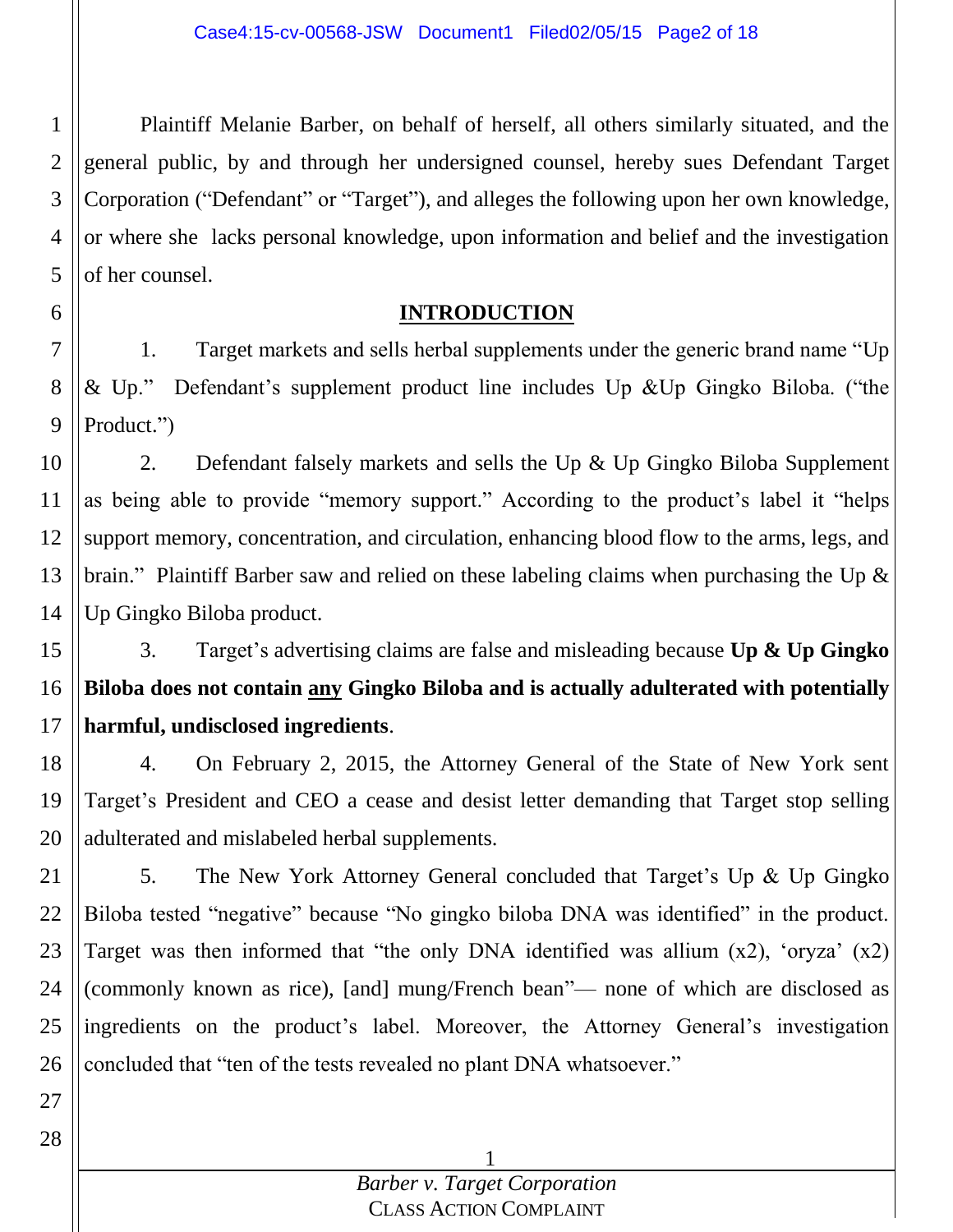1 2 3 4 6. The New York Attorney General's findings confirmed what consumer advocacy groups have been saying for years about herbal supplements such as Up  $\&$  Upmajor retailers like Target are "not providing the public with authentic products without substitution, contamination, or fillers."

5 6 7. Even if the Up & Up supplements did actually contain Gingko biloba (they do not), the Products would still be falsely and deceptively labeled.

7 8 9 10 11 12 13 14 8. All available, reliable, scientific evidence demonstrates that Ginkgo biloba products have no efficacy at all, are ineffective in the improvement of cognitive health, and provide no benefits related to increasing the memory and healthy functioning of consumers' brains. Numerous scientifically valid studies, performed by independent researchers and published in reputable medical journals have been conducted on the Ginkgo biloba products. These studies have universally demonstrated that the supplement has absolutely no scientific value in the improvement of brain function, treatment of memory problems or cognitive health.

15 16 17 18 9. Plaintiff brings this action challenging Target's claims relating to the Up  $\&$  Up Gingko Biloba Supplement on behalf of herself and all others similarly situated. Plaintiff Barber is asserting claims under California's Unfair Competition Law, False Advertising Law, and Consumer Legal Remedies Act.

19 20 21 22 10. Plaintiff seeks an order compelling Target to (1) cease marketing the Products using the misleading tactics complained of herein, (2) conduct a corrective advertising campaign, (3) restore the amounts by which Defendant has been unjustly enriched, and to (4) destroy all misleading and deceptive materials.

## **JURISDICTION & VENUE**

24 25 26 11. The Court has original jurisdiction pursuant to 28 U.S.C. § 1332(d)(2), the Class Action Fairness Act, because the matter in controversy exceeds the sum or value of \$5,000,000 exclusive of interest and costs and because more than two-thirds of the members of the class reside in states other than the state in which Defendant resides.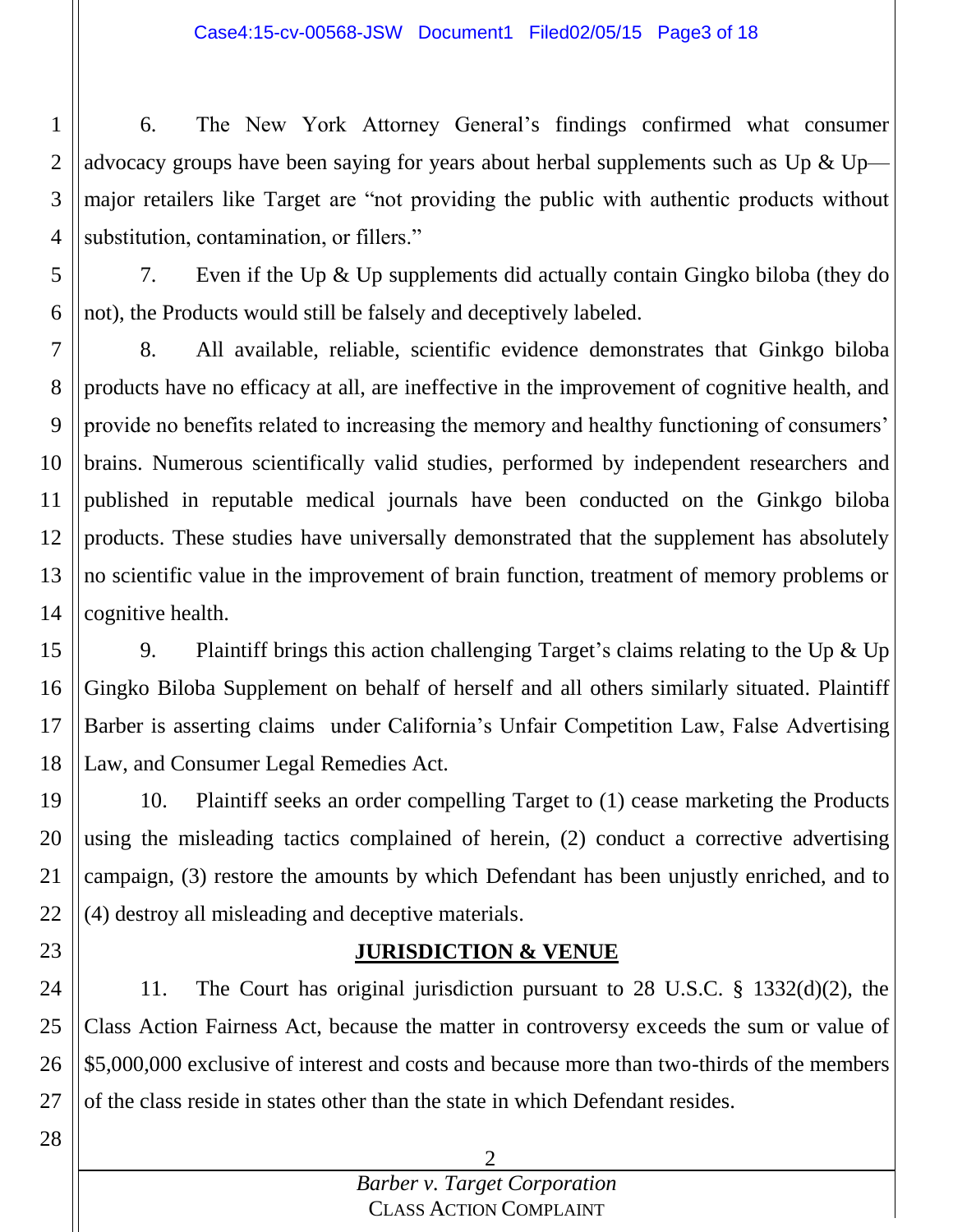12. Personal jurisdiction is derived from the fact that Defendant conducts business within the State of California and within this judicial district.

3 4 5 6 7 8 13. Venue is proper in this Court pursuant to 28 U.S.C. § 1391 because many of the acts and transactions giving rise to this action occurred in this District. Moreover, Defendant resides in this district, is authorized to conduct business in this District, has intentionally availed itself of the laws and markets of this District through the promotion, marketing, distribution, and sale of the Products in this District; and is subject to personal jurisdiction in this District.

## **PARTIES**

14. Plaintiff Melanie Barber is a resident of Lake Forrest, California. Plaintiff Barber purchased Target's Up & Up Gingko Biloba in or around September of 2014.

12 13 14 15 15. Defendant Target Corporation is a Minnesota corporation that maintains its principal place of business in Minneapolis, Minnesota. Defendant conducts continuous and systematic business in this judicial district as to essentially render it at home in this judicial district.

# **FACTUAL ALLEGATIONS**

#### 17 **Up & Up Gingko Biloba**

18 19 20 16. Target has distributed, marketed, and sold the Up & Up Gingko Biloba product on a nationwide basis, both online and at its retail store locations. Up & Up Gingko Biloba is available in a bottle of 90 capsules and retails for approximately \$8.00.

21 22 23 24 25 17. The label of the Up & Up Gingko Biloba supplement claims that product can be used for "memory support" and contains a "standardized extract" of "120 mg per capsule" of "Gingko Biloba." The label further states that it "helps support, memory, concentration, and circulation enhancing blood flow to the arms, legs, and brain." These statements are false and misleading for the reasons described herein.

26

27

1

2

9

10

11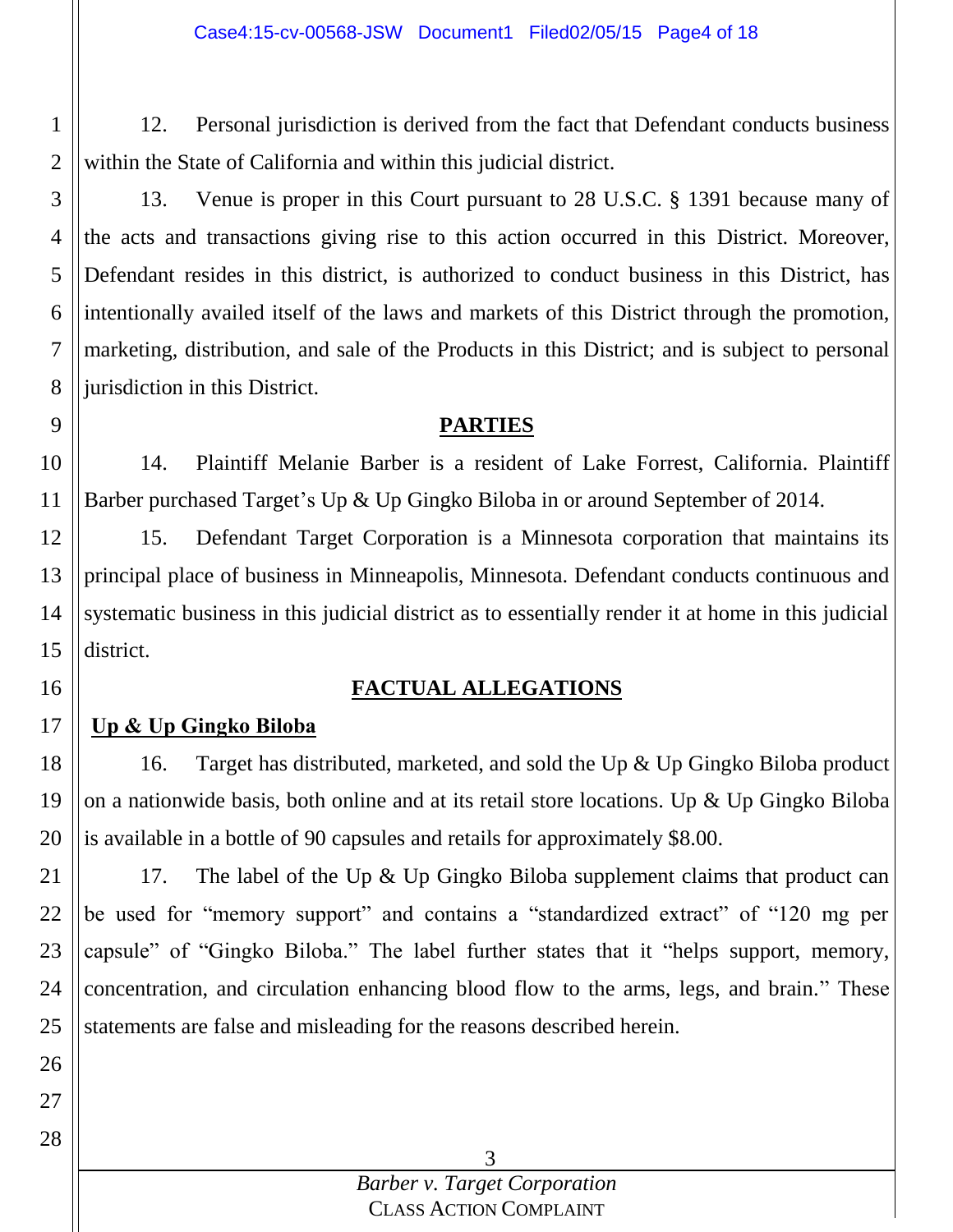

18. The Up & Up Gingko Biloba supplement does not actually contain any Gingko Biloba as indicated by recent scientific tests conducted by the New York Attorney General's Office.

19. Even if the Up & Up Gingko Biloba product did actually contain Gingko Biloba (it does not), Target's labeling claims are still false and misleading.

20. Three separate meta-studies on Gingko biloba published in 2002, 2007, and 2012 evaluated all known published credible human scientific studies.<sup>1</sup> The studies

 A meta-analysis contrasts and combines results from different studies in an attempt to identify patterns among study results, sources of disagreement, and other relationships between the studies.

 $\overline{a}$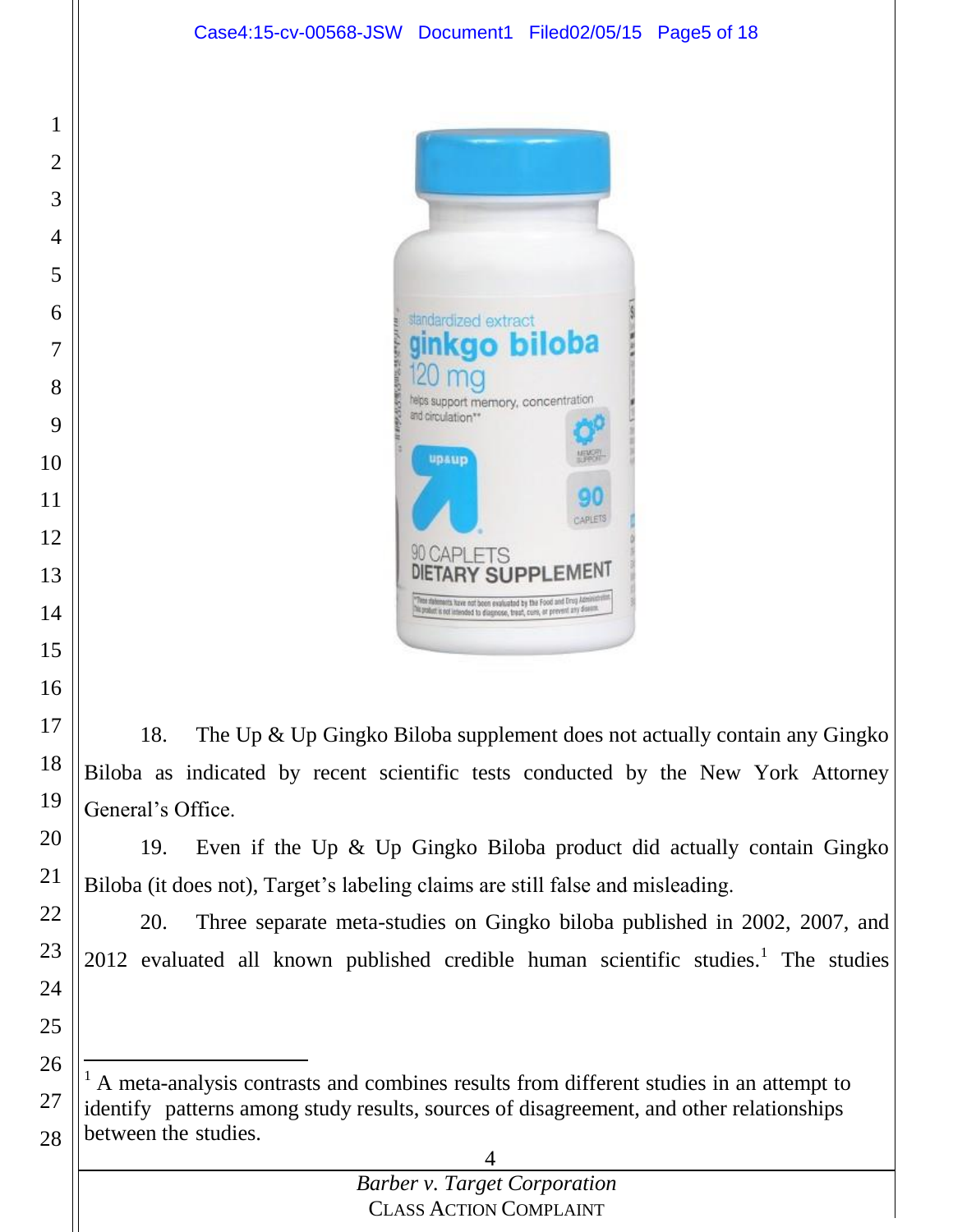1 2 uniformly conclude Ginkgo biloba supplements have no positive effect on cognitive functions in healthy individuals. $<sup>2</sup>$ </sup>

- 3 4 5 6 7 8 9 10 11 12 a. In 2002, PH Canter and E. Ernst published "Ginkgo biloba: a smart drug? A systematic review of controlled trials of the cognitive effects of ginkgo biloba extracts in healthy people" in the University of Exeter Psychopharmacology Bulletin.<sup>3</sup> The meta-study evaluates data in six computerized databases for placebo-controlled, double-blind trials of the effect of standardized Ginkgo biloba extracts on cognitive function in healthy subjects. The study concludes "[t]he use of Ginkgo biloba as a "smart" drug cannot be recommended on the basis of the evidence available to date, and there is a particular need for further long-term trials with healthy subjects."<sup>4</sup>
	- b. In 2007, PH Canter and E. Ernst published an update to their 2002 study titled, "Ginkgo biloba is not a smart drug: an updated systematic review of randomized clinical trials testing the nootropic effects of G. biloba extracts in healthy people."<sup>5</sup> The 2007 meta-study reviews available research added to the then-existing data set from the previous 2002 meta-study. Canter and Ernst conclude; "[t]he collated evidence from 15 randomized clinical trials provides no convincing evidence that G. biloba extracts ingested either as a

- 23 3 PH Canter & E. Ernst, *Ginkgo biloba: a smart drug? A systematic review of controlled trials of the cognitive effects of ginkgo biloba extracts in healthy people*, 36
- 24 Psychopharmacol Bulletin 108, (2002), available at
- 25 [http://www.ncbi.nlm.nih.gov/pubmed/12473969.](http://www.ncbi.nlm.nih.gov/pubmed/12473969) *Id.*

13

14

15

16

17

18

19

20

21

22

26

27

28 5 PH Canter & E. Ernst, *Ginkgo biloba is not a smart drug: an updated systematic review of randomized clinical trials testing the nootropic effects of G. biloba extracts in healthy people*, 22 Human Psychopharmacology 265, (2007), available at http://dx.doi.org/10.1002/hup.843.

l <sup>2</sup> K. R. Laws et al., UK, *Is Ginkgo biloba a cognitive enhancer in healthy individuals? A meta- analysis*, 27 Human Psychopharmacology 527, (2012), available at http://dx.doi.org/10.1002/hup.2259.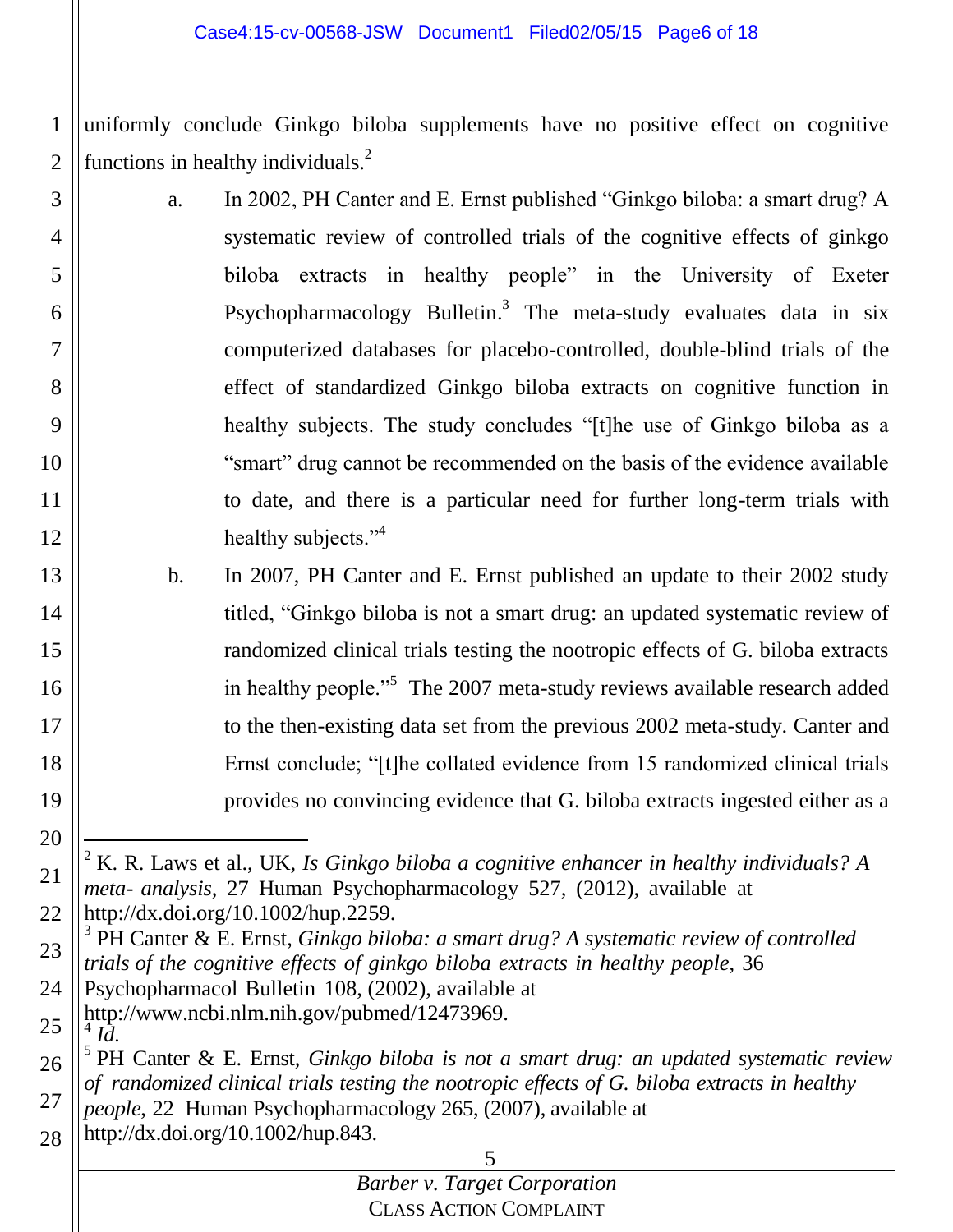single dose or over a longer period has a positive effect on any aspect of cognitive performance in healthy people under the age of 60 years."<sup>6</sup>

c. In 2012, K. Laws, H. Sweetnam and T. Kondel published a meta-study titled "*Is Ginkgo biloba a cognitive enhancer in healthy individuals? A meta-analysis"* in the journal of Human Psychopharmacology at the University of Hertfordshire, UK.<sup>7</sup> This meta-study, similar to the aforementioned meta-studies of 2002 and 2007, gathered data from all relevant credible studies on Ginkgo biloba's effect as a cognitive enhancer. Here, the authors emphasize, "[g]iven that G. biloba is marketed worldwide as a memory enhancer or touted to at least 'maintain memory', it is crucial to establish the validity for such claims."<sup>8</sup> This meta-study concludes "[g]. biloba has no significant impact on memory, executive function or attention with all effect sizes nonsignificant and effectively at zero."<sup>9</sup> Further, "we found no evidence that G. biloba improves memory, executive or attention functioning in healthy individuals."<sup>10</sup>

16 17 21. Overwhelmingly, the consensus of reliable scientific studies concludes Ginkgo biloba supplements do nothing to enhance memory or cognitive abilities in healthy adults.

a. A 2002 study conducted by P. Solomon, PhD and published in the Journal of the American Medical Association titled "G*inkgo for Memory Enhancement*," studied the effects of over-the- counter Ginkgo biloba products in 203 subjects in a six-week randomized, double-blind, placebo-controlled, parallel group trial.<sup>11</sup> Solomon and co-researchers conclude "[t]he results of this 6-week study

24 25 26 27 28  $\overline{a}$ 6 *Id.* at 277. 7 Laws, et al., *supra* note 7. 8 *Id.* 9 *Id.* <sup>10</sup> *Id.*

1

2

3

4

5

6

7

8

9

10

11

12

13

14

15

18

19

20

21

22

23

<sup>11</sup> P. R. Solomon et al., *Ginkgo for Memory Enhancement* 288 JAMA 835, (2002), available at [http://jama.jamanetwork.com/article.aspx?articleid=195207.](http://jama.jamanetwork.com/article.aspx?articleid=195207)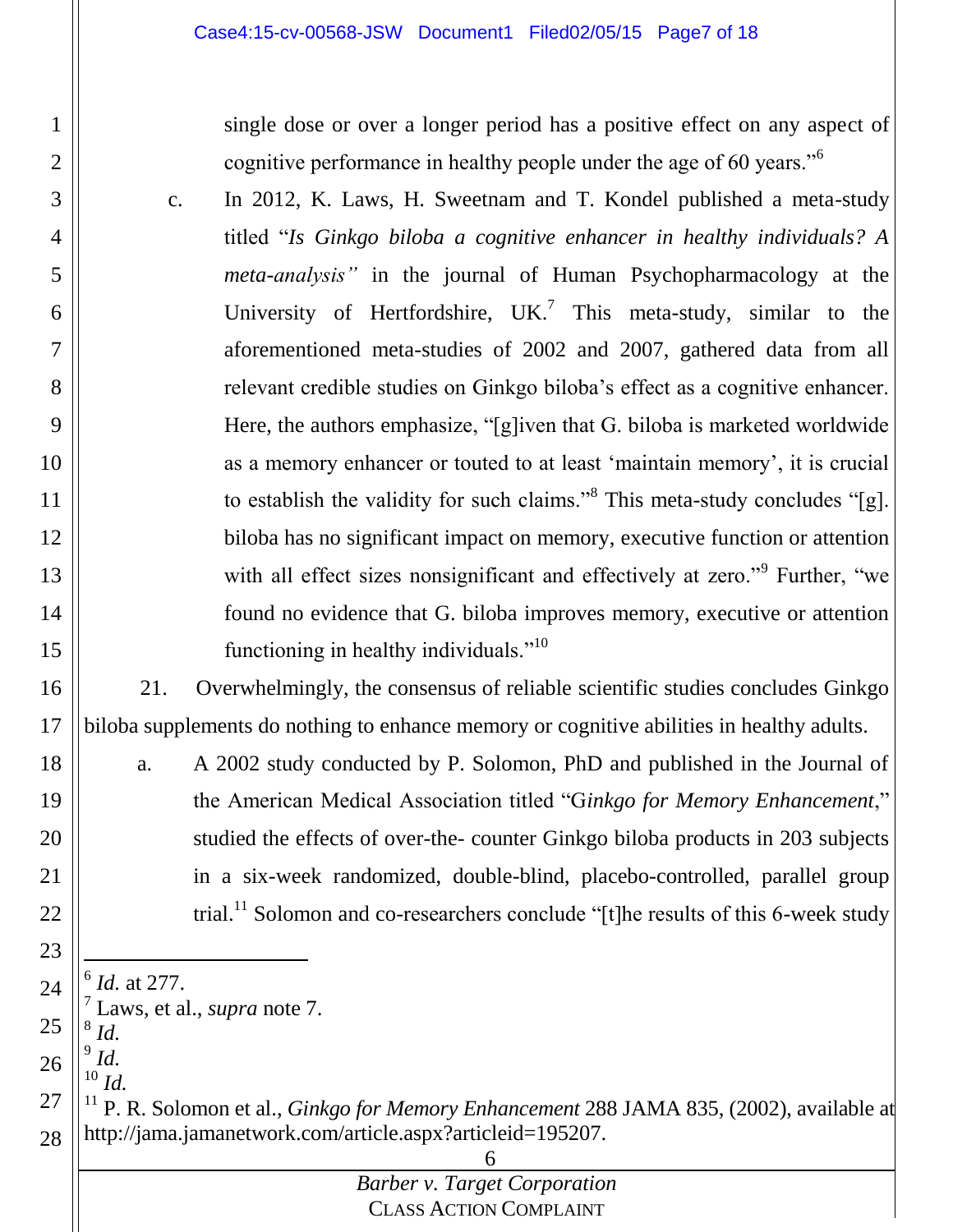#### Case4:15-cv-00568-JSW Document1 Filed02/05/15 Page8 of 18

indicate that ginkgo did not facilitate performance on standard neuropsychological tests of learning, memory, attention and concentration or naming and verbal fluency in elderly adults without cognitive impairment.<sup>"12</sup> The authors found, "[t]he ginkgo group also did not differ from the control group in terms of self-reported memory function or global rating by spouses, friends, and relatives. These data suggest that when taken following the manufacturer's instructions, ginkgo provides no measurable benefit in memory or related cognitive function to adults with healthy cogitative function.<sup>"13</sup> Solomon notes, "[d]espite the manufacturer's claims of improved memory in healthy adults, we were unable to identify any well-controlled studies that document this claim."<sup>14</sup> Solomon further concludes "this study does not support the manufacture's claims of the benefits of ginkgo on learning and memory."<sup>15</sup>

- b. In a 2002 article on the Cleveland Clinic Center for Continuing Education Pharmacotherapy Update, titled "*Ginkgo Biloba and Memory*," the Department of Pharmacy observe, "[d]espite the lack of well-controlled studies to support the use of Ginkgo biloba leaf extract for prevention and treatment of memory impairment, ginkgo products continue to be heavily marketed and widely used."<sup>16</sup> The article concludes "[t]he use of ginkgo biloba leaf extract for memory impairments marketed and targeted at the healthy adult that experiences forgetfulness. Currently, the claims that Ginkgo biloba has
- 19 20 21 22 23 24 25 26 27

 $\overline{a}$ <sup>12</sup> *Id.* <sup>13</sup> *Id.* <sup>14</sup> *Id.* <sup>15</sup> *Id.*

28

1

2

3

4

5

6

7

8

9

10

11

12

13

14

15

16

17

18

7 <sup>16</sup> A. Popa, Pharmacology Update, *Ginkgo Biloba and Memory*, available at http://www.clevelandclinicmeded.com/medicalpubs/pharmacy/sepoct02/ginkgo.htm (last visited Jan. 26, 2015).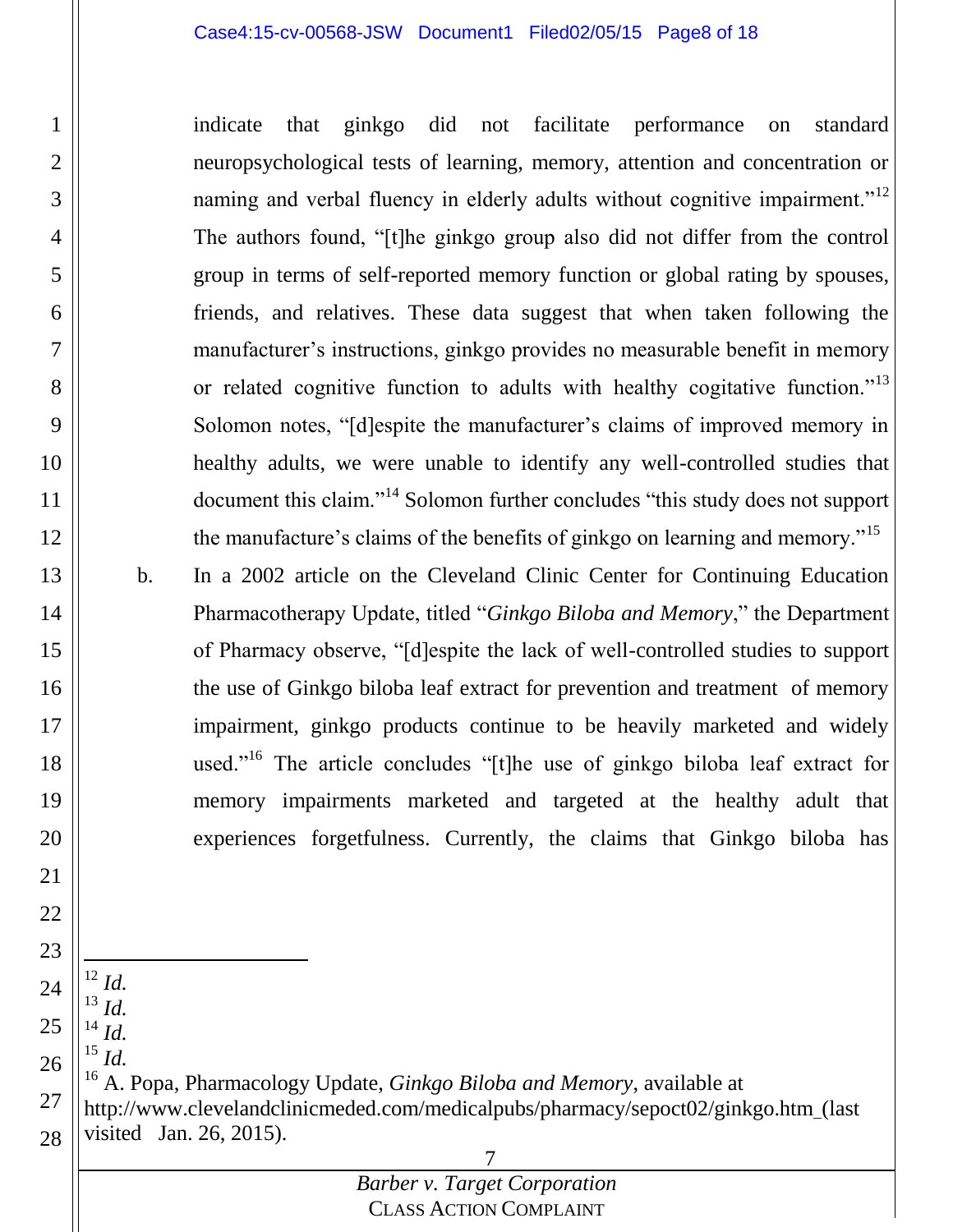beneficial effects on learning and memory are not supported by the literature." $17$ 

- c. In 2009, the Journal of the American Medical Association published the largest study to date entitled "*Ginkgo biloba for preventing cognitive decline in older*  adults: a randomized trial.<sup>"18</sup> The 8 year study included 3069 participants aged 72-96 years. Researchers concluded that 240 mg of Ginkgo biloba extract did not result in less cognitive decline in older adults with normal cognition or with mild cognitive impairment than in the placebo control group.<sup>19</sup>
- d. In the 2009 study "*Ginkgo biloba for cognitive impairment and dementia*," researchers reviewed 36 trials, nine of which were six months long (2016 participants total).<sup>20</sup> In the more recent and more reliable trials, three out of four found no benefits for cognitive decline.<sup>21</sup> Researchers concluded that while Ginkgo biloba might be safe to ingest, ". . . evidence that [it] has predictable and clinically significant benefit for people with dementia or cognitive impairment is inconsistent and unreliable."<sup>22</sup>
	- e. In 2013, Support Care Cancer journal published "*The use of Ginkgo biloba for the prevention of chemotherapy-related cognitive dysfunction in women receiving adjuvant treatment for breast cancer.*"<sup>23</sup> Researchers found that in
- 21 l  $^{17}$  *Id.*

1

2

3

4

5

6

7

8

9

10

11

12

13

14

15

16

17

18

19

20

22

23 <sup>19</sup> *Id.*

26  $^{22}$  *Id.* 

<sup>18</sup> B.E. Snitz et al, *Ginkgo biloba for preventing cognitive decline in older adults: a randomized trial*, 302 JAMA 2663 (2009).

<sup>24</sup> 25 <sup>20</sup> Jacqueline Birks and John Grimley Evans*, Ginkgo biloba for cognitive impairment and dementia*, Cochrane Database Systematic Review, Jan. 21, 2009.  $^{21}$  *Id.* 

<sup>27</sup> 28 <sup>23</sup> Debra L. Barton et al., *The use of Ginkgo biloba for the prevention of chemotherapyrelated cognitive dysfunction in women receiving adjuvant treatment for breast cancer*, 21 Support Care Cancer 1185 (2013).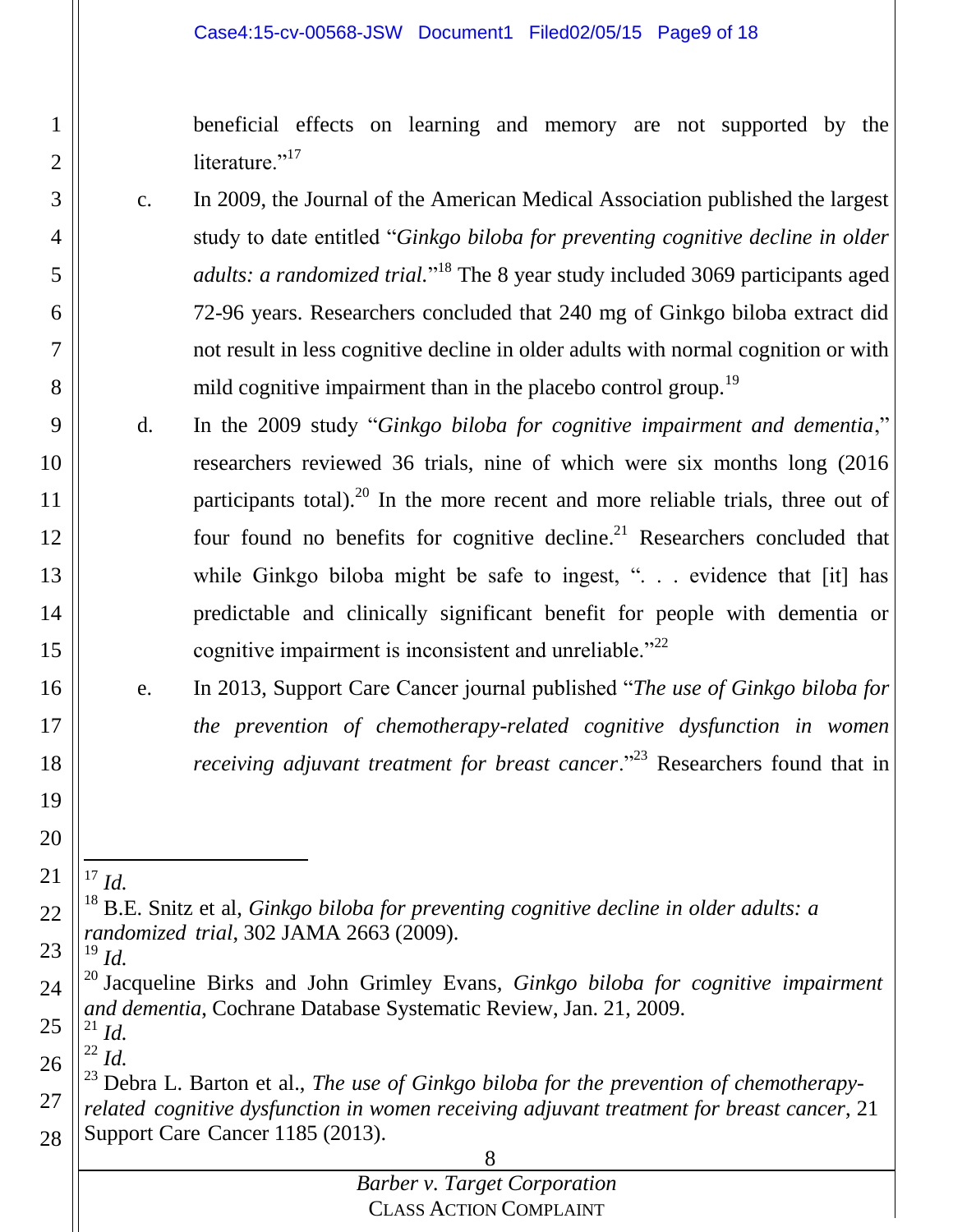166 women, 120 mg a day for up to 12 months did not provide any evidence that Ginkgo biloba can help prevent cognitive changes from chemotherapy.<sup>24</sup>

1

2

3

4

5

6

7

f. In 2014, the authors of "*Substances used and prevalence rates of pharmacological cognitive enhancement among healthy subjects*" studied 176 participants who ingested 120 mg daily of Ginkgo biloba over a six-month period.<sup>25</sup> The results indicated that there was no evidence that an average dose of Ginkgo biloba extract created any benefit in mild to moderate dementia.

8 9 10 11 12 13 22. To date, although there are some studies that purport to claim that the ingestion of Ginkgo biloba can provide cognitive health benefits, those studies suffer severe, unmitigated scientific deficiencies, including utilizing a scientifically unreliable sample size, not utilizing scientifically sound testing procedures, and suffering from publication bias, *i.e*. the funding, publication or sponsorship of the study was provided by a party who stood to benefit from a positive finding.

14 15 16 17 18 19 20 23. In addition to the lack of positive cognitive benefits, Ginkgo biloba may have negative carcinogenic effects. The National Toxicology Program ("NTP") studied the effects of Ginkgo biloba on rats and mice in small and large doses. In the *NTP Technical Report on the Toxicology and Carcinogenesis Studies of Ginkgo Biloba Extract in F344/N Rats and B6C3F1/N Mice*, researchers concluded that Ginkgo biloba extract causes cancers of the thyroid gland in male and female rats and male mice and cancers of the liver in male and female mice.<sup>26</sup>

21 22 24. As a result of the serious implications of the NTP study, and the lack of scientific evidence supporting safe use and positive effects of Ginkgo biloba, the Center for

<sup>23</sup> 24  $\overline{a}$ <sup>24</sup> *Id.*

<sup>25</sup> 26 <sup>25</sup> AG Franke et al., *Substances used and prevalence rates of pharmacological cognitive enhancement among healthy subjects*, 264 Suppl 1, Eur. Arch Psychiatry Clin. Neurosci. 83-90 (2014).

<sup>27</sup> 28 <sup>26</sup> Nat'l Inst. Of Health, *Technical Report on the Toxicology and Carcinogenesis Studies of Ginkgo Biloba Extract in F344/N Rats and B6C3F1/N Mice*, NTP TR 578, Publication No. 13- 5920, *available at* [http://ntp.niehs.nih.gov/ntp/htdocs/lt\\_rpts/tr578\\_508.pdf](ntp.niehs.nih.gov/ntp/htdocs/lt_rpts/tr578_508.pdf)*.*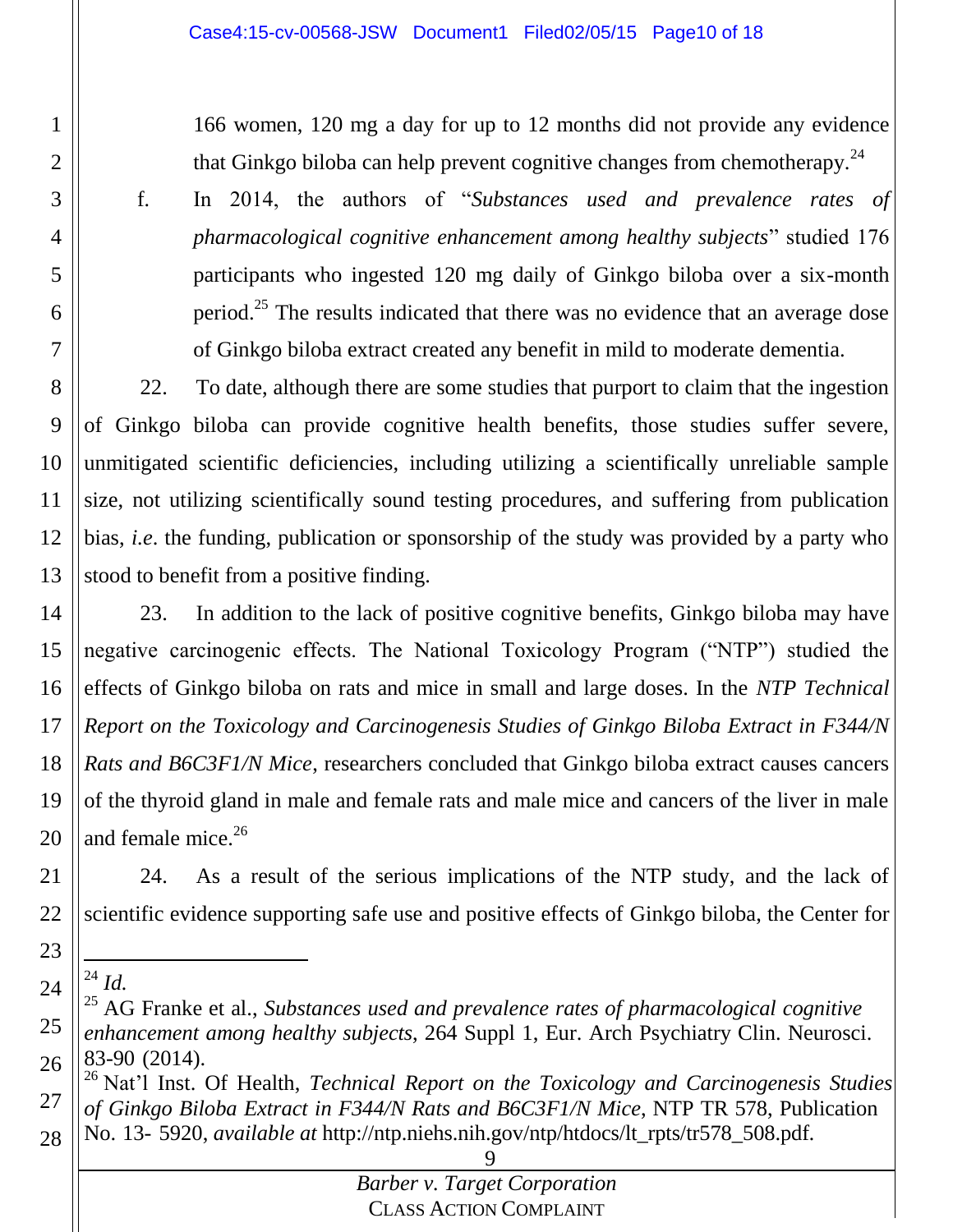1 2 3 4 5 Science in the Public Interest addressed the director of the Food and Drug Administration ("FDA"), emphasizing that claims regarding Ginkgo biloba's supposed health benefits, including those related to memory and cognitive function, are false and should be stopped and imploring him to issue a directive that Ginkgo is no longer "Generally Recognized As Safe."

6 7 25. The widespread popularity of Ginkgo biloba is simply a testament to the power of marketing rather than to any measurable brain benefits.<sup>27</sup>

8 9 26. Accordingly, Target's marketing is deceptive and misleading as the claims are specifically refuted by competent and reliable scientific evidence as set forth above.

10

22

23

24

25

## **Target's Up & Up Gingko Biloba Is a Misbranded Dietary Supplement**

11 12 13 14 27. Pursuant to Title 21 of the Code of Federal Regulations, Part 101.4 (21 CFR § 101.4) all dietary supplement products shall list there ingredients "by common or usual name in descending order of predominance by weight on either the principal display panel or information panel…"

15 16 17 18 28. The Up & Up Gingko Biloba product violates 21 CFR § 101.4 because it lists Gingko biloba as an ingredient in the product when there is actually no Gingko biloba in the product whatsoever. The Up & Up Gingko Biloba product further violates 21 CFR § 101.4 because it contains undisclosed ingredients such as allium, oryza, and mung/ French Bean.

19 20 21 29. California Health and Safety Code, Division 104, Part 5, contains the Sherman, Food, Drug, and Cosmetic Law ("Sherman Law," located at Cal. Heath & Safety Code §§ 109875-111915). The Sherman Law imposes identical requirements to the federal FDCA.

30. The Sherman Law is explicitly authorized by the FDCA. 21 U.S.C. § 343-1.

26 27 28  $\overline{a}$ <sup>27</sup> Kirk R. Daffner (ed.), Harvard Medical School, *Improving Memory – Understanding age- related memory loss*" (2012)("Harvard Report"), at 46, *available at*  http://www.health.harvard.edu/mind-and-mood/improving-memory (last visited Jan. 26, 2015).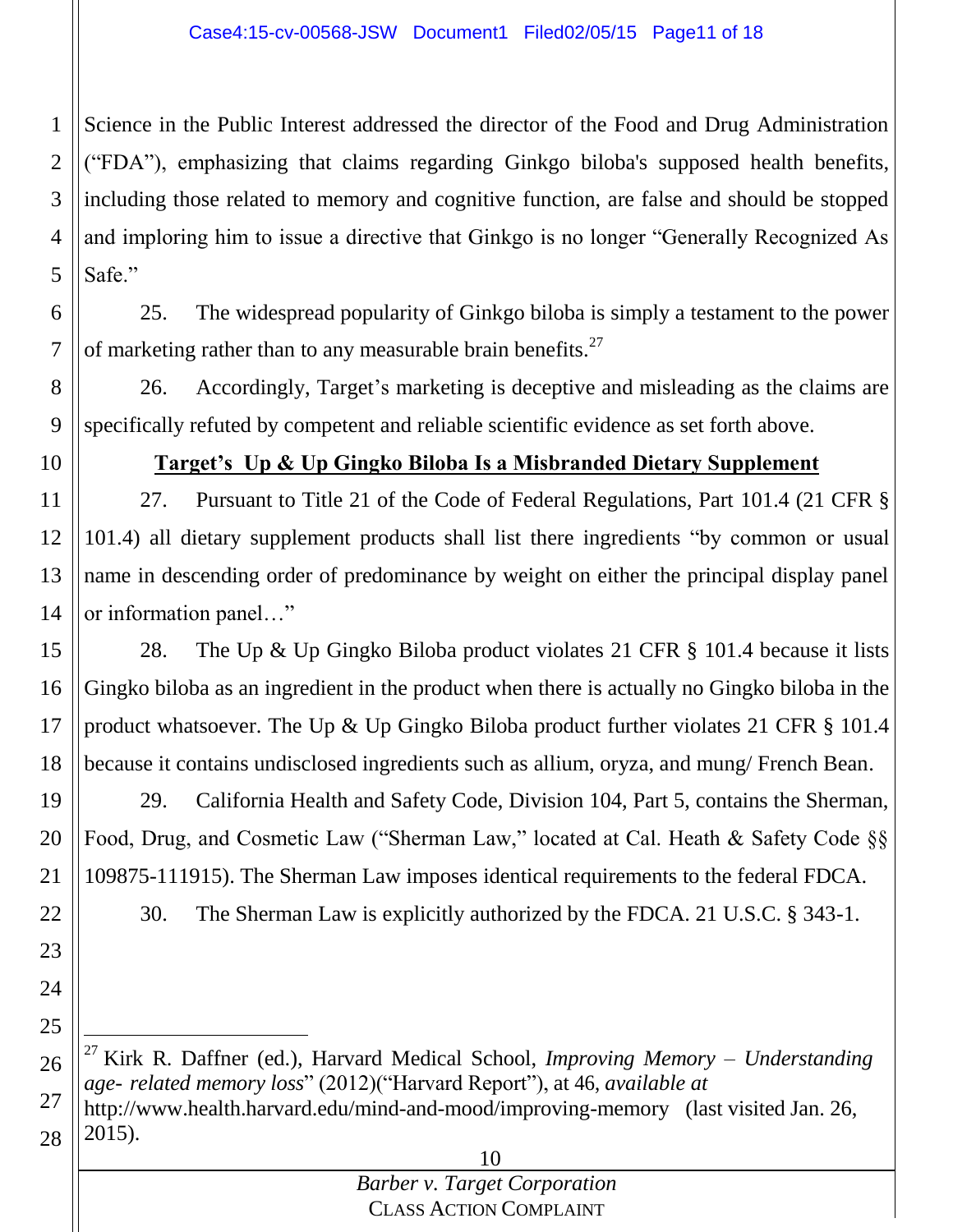1 2 3 31. Plaintiff and the members of the Class would not have purchased the Product if it were known to them that the Product is misbranded pursuant to FDA and California regulations.

## **CLASS ACTION ALLEGATIONS**

5 6 32. Plaintiff bring this action as a class action pursuant to Federal Rule of Civil Procedure 23. Plaintiff Barber seeks to represent the following class:

7 8 9 10 11 12 All consumers within the State of California, and states with similar consumer protection laws,<sup>28</sup> who purchased the Up & Up Gingko Biloba Product during the applicable statute of limitations period for their personal use, rather than for resale or distribution. Excluded from the California Class are Defendants' current or former officers, directors, and employees; counsel for Plaintiff and Defendant; and the judicial officer to whom this lawsuit is assigned.

13 14 15 33. The members in the proposed classes are so numerous that individual joinder of all members is impracticable, and the disposition of the claims of all class members in a single action will provide substantial benefits to the parties and Court.

34. Questions of law and fact common to plaintiff and the class include:

16

17

18

4

A. whether Defendant contributed to, committed, and/or is responsible for the conduct alleged herein;

<sup>11</sup> 19 20 21 22 23 24 25 26 27 28  $\overline{a}$ <sup>28</sup> While discovery may alter the following, Plaintiff preliminarily avers that the other states with similar consumer fraud laws under the facts of this case include, but are not limited to: Arkansas (Ark. Code § 4-88- 101, *et seq.*); Colorado (Colo. Rev. Stat. § 6-1-101, *et seq*.); Connecticut (Conn. Gen. Stat. § 42-110, *et seq.*); Delaware (Del. Code tit. 6, § 2511, *et seq.*); District of Columbia (D.C. Code § 28-3901, *et seq.*); Florida (Fla. Stat. § 501.201, *et seq*.); Georgia (Ga. Code Ann. §§ 10-1-391(a), *et seq.*); Hawaii (Haw. Rev. Stat. § 480-1, *et seq.*); Idaho (Idaho Code § 48-601, *et seq.*); Illinois (815 ICLS § 505/1, *et seq*.); Maine (Me. Rev. Stat. tit. 5 § 205-A, *et seq.*); Massachusetts (Mass. Gen. Laws Ch. 93A, *et seq.* ); Michigan (Mich. Comp. Laws § 445.901, *et seq.*); Minnesota (Minn. Stat. § 325F.67, *et seq.*); Missouri (Mo. Rev. Stat. § 407.010, *et seq.*); Montana (Mont. Code. § 30-14-101, *et seq.*); Nebraska (Neb. Rev. Stat. § 59-1601, *et seq.*); Nevada (Nev. Rev. Stat. § 598.0915, *et seq*.); New Hampshire (N.H. Rev. Stat. § 358-A:1, *et seq.*); New Jersey (N.J. Stat. § 56:8-1, *et seq.*); New Mexico (N.M. Stat. § 57-12-1, *et seq.*); New York (N.Y. Gen. Bus. Law § 349,*et seq*. & § 350 *et seq.*); North Dakota (N.D. Cent. Code § 51-15-01, *et seq.*); Oklahoma (Okla. Stat. tit. 15, § 751, *et seq.*); Oregon (Or. Rev. Stat. § 646.605, *et seq.*); Rhode Island (R.I. Gen. Laws § 6-13.1-1, *et seq.*); South Dakota (S.D. Code Laws § 37-24-1, *et seq.*); Virginia (VA Code § 59.1-196, *et seq.*); Vermont (Vt. Stat. tit. 9, § 2451, *et seq.*); Washington (Wash. Rev. Code § 19.86.010, *et seq.*); West Virginia (W. Va. Code § 46A-6- 101, *et seq.*); and Wisconsin (Wis. Stat. § 100.18, *et seq.*).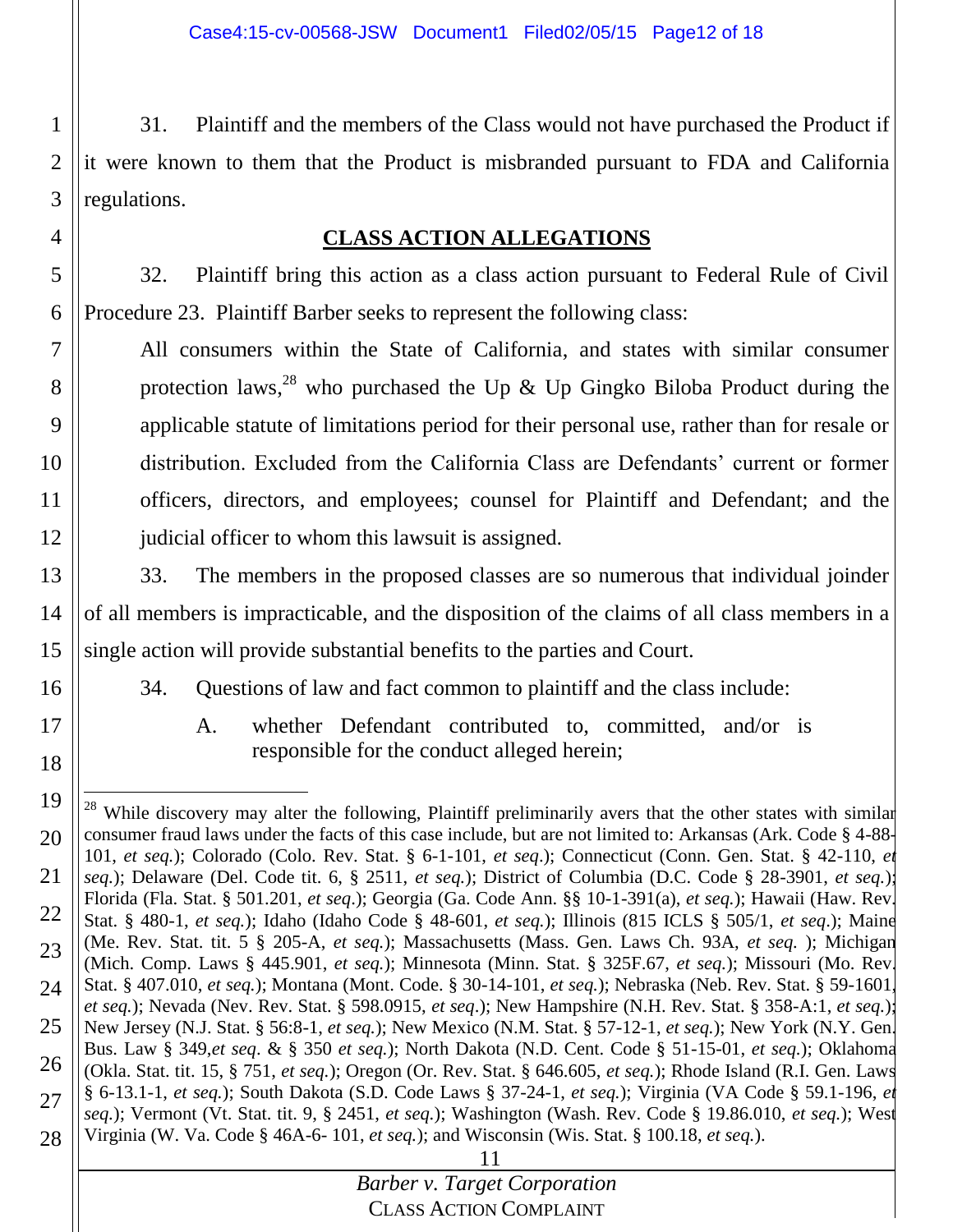|                     | Case4:15-cv-00568-JSW Document1 Filed02/05/15 Page13 of 18                                                                                                 |  |  |  |  |  |  |  |
|---------------------|------------------------------------------------------------------------------------------------------------------------------------------------------------|--|--|--|--|--|--|--|
| 1<br>$\overline{2}$ | <b>B.</b><br>Whether Defendant's conduct constitutes the violations of law<br>alleged herein;                                                              |  |  |  |  |  |  |  |
| 3<br>$\overline{4}$ | $\mathcal{C}$ .<br>Whether Defendant acted willfully, recklessly, negligently, or<br>with gross negligence in the violations of law alleged herein;<br>and |  |  |  |  |  |  |  |
| 5<br>6              | D.<br>Whether Class members are entitled to injunctive, and/or other<br>equitable relief;                                                                  |  |  |  |  |  |  |  |
| $\overline{7}$      | 35.<br>Plaintiff's claims are typical of class members' claims in that they are based on                                                                   |  |  |  |  |  |  |  |
| $8\,$               | the same underlying facts, events, and circumstances relating to Defendant's conduct.                                                                      |  |  |  |  |  |  |  |
| 9                   | Absent Defendant's deceptive claims, Plaintiff and the Class members would<br>36.                                                                          |  |  |  |  |  |  |  |
| 10                  | not have purchased the Products.                                                                                                                           |  |  |  |  |  |  |  |
| 11                  | 37.<br>Plaintiff will fairly and adequately represent and protect the interests of the                                                                     |  |  |  |  |  |  |  |
| 12                  | classes, have no interests incompatible with the interests of the classes, and have retained                                                               |  |  |  |  |  |  |  |
| 13                  | counsel competent and experienced in class action litigation.                                                                                              |  |  |  |  |  |  |  |
| 14                  | 38.<br>The class is sufficiently numerous, as the class contains at least hundreds of                                                                      |  |  |  |  |  |  |  |
| 15                  | thousands of members who purchased the Up $\&$ Up Gingko Product in multiple states                                                                        |  |  |  |  |  |  |  |
| 16                  | across the United States.                                                                                                                                  |  |  |  |  |  |  |  |
| 17                  | 39.<br>Class treatment is superior to other options for resolution of the controversy                                                                      |  |  |  |  |  |  |  |
| 18                  | because the relief sought for each class member is small such that, absent representative                                                                  |  |  |  |  |  |  |  |
| 19                  | litigation, it would be infeasible for class members to redress the wrongs done to them.                                                                   |  |  |  |  |  |  |  |
| 20                  | 40.<br>Questions of law and fact common to the class predominate over any questions                                                                        |  |  |  |  |  |  |  |
| 21                  | affecting only individual class members.                                                                                                                   |  |  |  |  |  |  |  |
| 22                  | 41.<br>Defendant has acted on ground applicable to the Class, thereby making                                                                               |  |  |  |  |  |  |  |
| 23                  | appropriate final injunctive and declaratory relief concerning the Class as a whole.                                                                       |  |  |  |  |  |  |  |
| 24                  | As a result of the foregoing, class treatment is appropriate under Fed. R. Civ.<br>42.                                                                     |  |  |  |  |  |  |  |
| 25                  | P. 23(a), (b)(2), and (b)(3).                                                                                                                              |  |  |  |  |  |  |  |
| 26                  |                                                                                                                                                            |  |  |  |  |  |  |  |
| 27                  |                                                                                                                                                            |  |  |  |  |  |  |  |
| 28                  | 12                                                                                                                                                         |  |  |  |  |  |  |  |
|                     | <b>Barber v. Target Corporation</b>                                                                                                                        |  |  |  |  |  |  |  |
|                     | <b>CLASS ACTION COMPLAINT</b>                                                                                                                              |  |  |  |  |  |  |  |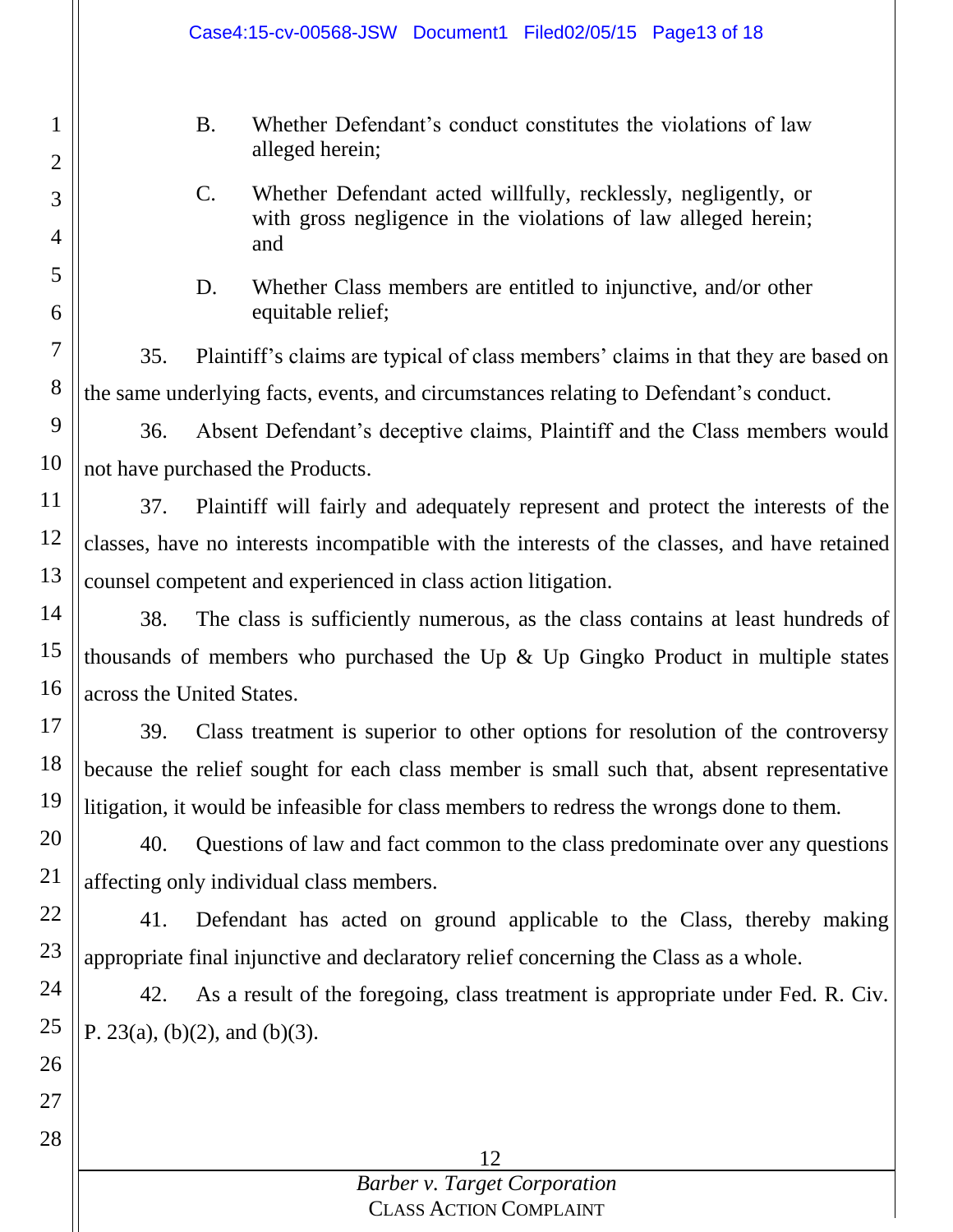## **FIRST CAUSE OF ACTION**

1

2

3

4

5

14

15

16

17

18

19

20

21

22

23

24

28

## **Violations of the Unfair Competition Law, Unlawful Prong**

#### **Cal. Bus. & Prof. Code § 17200** *et seq.*

43. Plaintiff Barber realleges and incorporates the allegations elsewhere in the Complaint as set forth in full herein.

6 7 44. California Business and Professional Code § 17200 prohibits any "unlawful, unfair or fraudulent business act or practice."

8 9 10 11 45. The acts, omissions, misrepresentations, practices, and non-disclosures of Defendant as alleged herein constitute "unlawful" business acts and practices in that Defendant's conduct violates the False Advertising Law, the Consumer Legal Remedies Act.

12 13 46. Defendant's conduct is further "unlawful" because it violates the FDCA and its implementing regulations in the following ways:

- a. Defendant's deceptive statements violate 21 U.S.C. §§ 343(a) and 352, which deem a food or drug (including nutritional supplements) misbranded when the label contains a statement that is "false or misleading in any particular";
	- b. Defendant's deceptive statements violate 21 C.F.R. § 101.14(b)(3)(i), which mandates "substances" in dietary supplements consumed must contribute and retain "nutritive value," as defined under 21 C.F.R.  $\S$  101.14(a)(2)(3) when consumed at levels necessary to justify a claim;

c. Defendant's deceptive statements violate 21 CFR § 101.4 because the Product's ingredient list contain ingredients that are not actually found in the product. Moreover, the Product contains ingredients that are not disclosed on the ingredients list.

25 26 27 47. Defendant's conduct is further "unlawful" because it violates the California Sherman Food, Drug, and Cosmetic Law, *see* Cal. Health & Safety Code § 109875-111900, which incorporates the provisions of the FDCA*. See id.* §§ 110110-110115.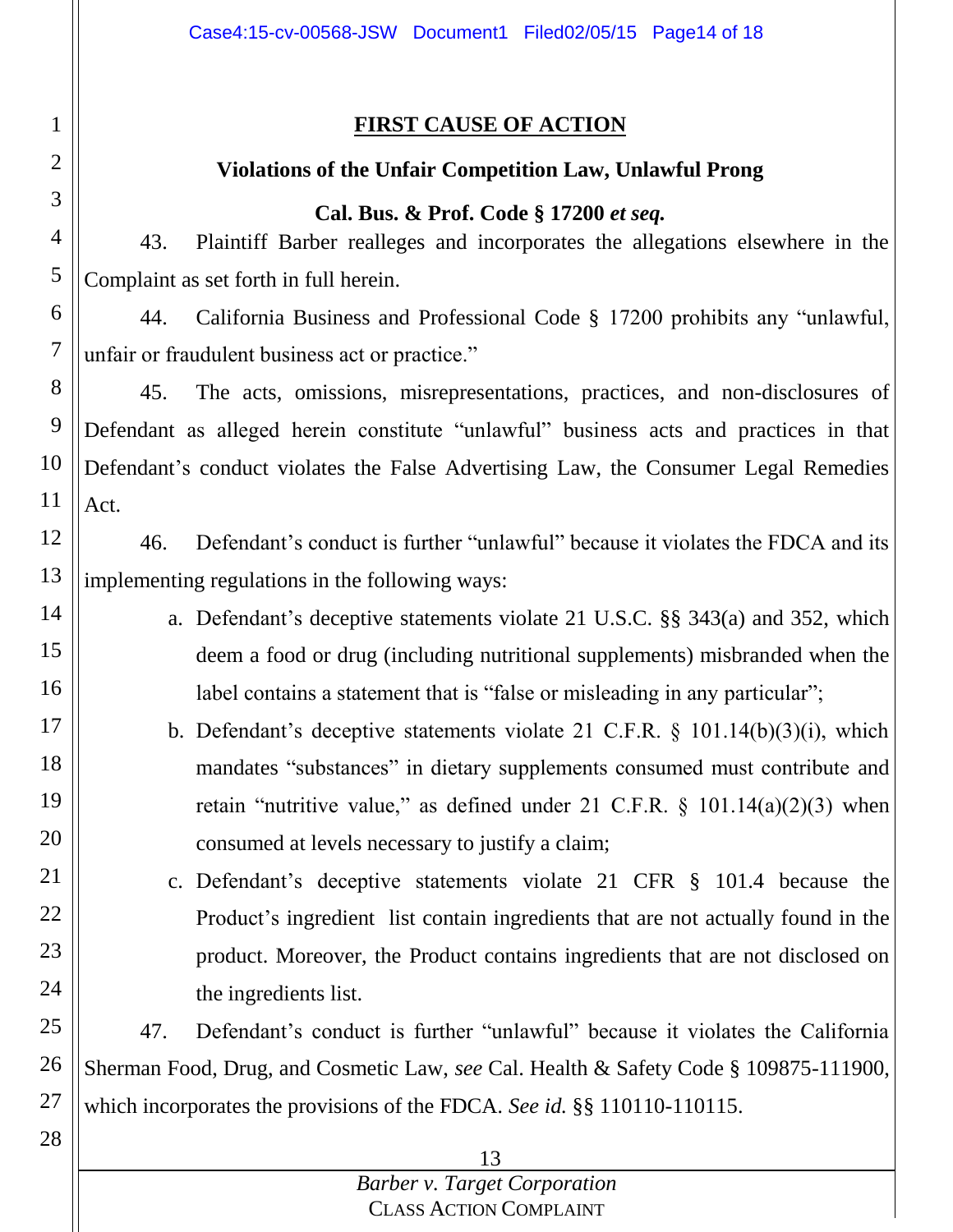1 2 48. Defendant profited from its sales of the falsely, deceptively, or unlawfully advertised Product to unwary consumers.

49. In accordance with Bus. & Prof. Code § 17203, Plaintiff seeks an order enjoining Defendant from continuing to conduct business through unlawful, unfair, and/or fraudulent acts and practices, and to commence a corrective advertising campaign.

3

4

5

6

7

8

28

## **SECOND CAUSE OF ACTION**

# **Violations of the Unfair Competition Law, Unfair and Fraudulent Prongs**

# **Cal. Bus. & Prof. Code § 17200** *et seq.*

9 10 50. Plaintiff Barber realleges and incorporates the allegations elsewhere in the Complaint as set forth in full herein.

11 12 51. California Business and Professional Code § 17200 prohibits any "unlawful, unfair or fraudulent business act or practice."

13 14 15 16 17 18 52. The acts, omissions, misrepresentations, practices, and non-disclosures of Defendant as alleged herein also constitute "unfair" business acts and practices under the UCL in that Defendant's conduct is immoral, unscrupulous, and offends public policy by seeking to profit from male vulnerability to false or deceptive virility or aphrodisiac claims. Further, the gravity of Defendant's conduct outweighs any conceivable benefit of such conduct.

19 20 21 22 53. The acts, omissions, misrepresentations, practices, and non-disclosures of Defendant as alleged herein constitute "fraudulent" business acts and practices under the UCL in that Defendant's claims are false, misleading, and have a tendency to deceive the Class and the general public, as detailed herein.

23 24 54. Defendant profited from its sales of the fraudulently, falsely and deceptively advertised Product to unwary consumers.

25 26 27 55. In accordance with Bus. & Prof. Code § 17203, Plaintiff seeks an order enjoining Defendant from continuing to conduct business through unlawful, unfair, and/or fraudulent acts and practices, and to commence a corrective advertising campaign.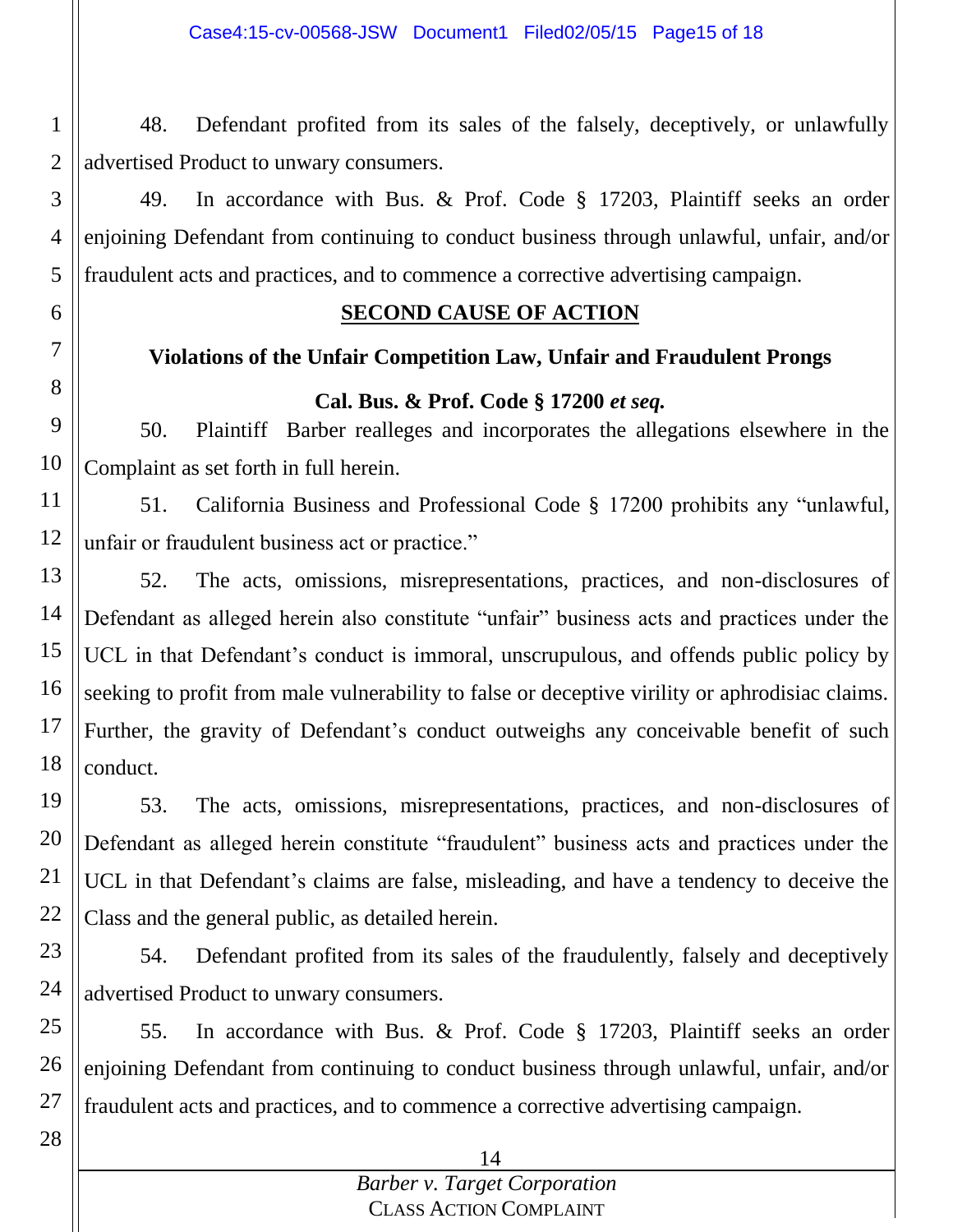1 2 3 56. Plaintiff further seeks an order for the disgorgement and restitution of all profit earned from the sale of the Defendant's Products, which were acquired through acts of unlawful, unfair, and/or fraudulent competition by Defendant.

## **THIRD CAUSE OF ACTION**

#### **Violations of the False Advertising Law,**

#### **Cal. Bus. & Prof. Code § 17500** *et seq.*

57. Plaintiff Barber realleges and incorporates the allegations elsewhere in the Complaint as set forth in full herein.

9 10 11 58. In violation of California Business and Professional Code § 17500 *et seq*., the advertisements, labeling, policies, acts, and practices described herein were designed to, and did, result in the purchase and use of Up & Up Gingko Biloba and St. John's Wort products.

12 13 59. Defendant knew and reasonably should have known that the labels on Defendant's Products were untrue and/or misleading.

14 15 60. Defendant profited from its sales of the falsely and deceptively advertised Product to unwary consumers.

16 17 18 61. As a result, Plaintiff Barber, the Class, and the general public are entitled to injunctive and equitable relief, restitution, and an order for the disgorgement of the funds by which Defendants were unjustly enriched.

19 20

21

22

23

24

25

26

27

4

5

6

7

8

# **FOURTH CAUSE OF ACTION**

## **Violations of the Consumer Legal Remedies Act,**

#### **Cal. Civ. Code § 1750,** *et seq.*

62. Plaintiff Barber realleges and incorporates the allegations elsewhere in the Complaint as set forth in full herein.

63. The CLRA prohibits deceptive practices in connection with the conduct of a business that provides goods, property, or services primarily for personal, family, or household purposes.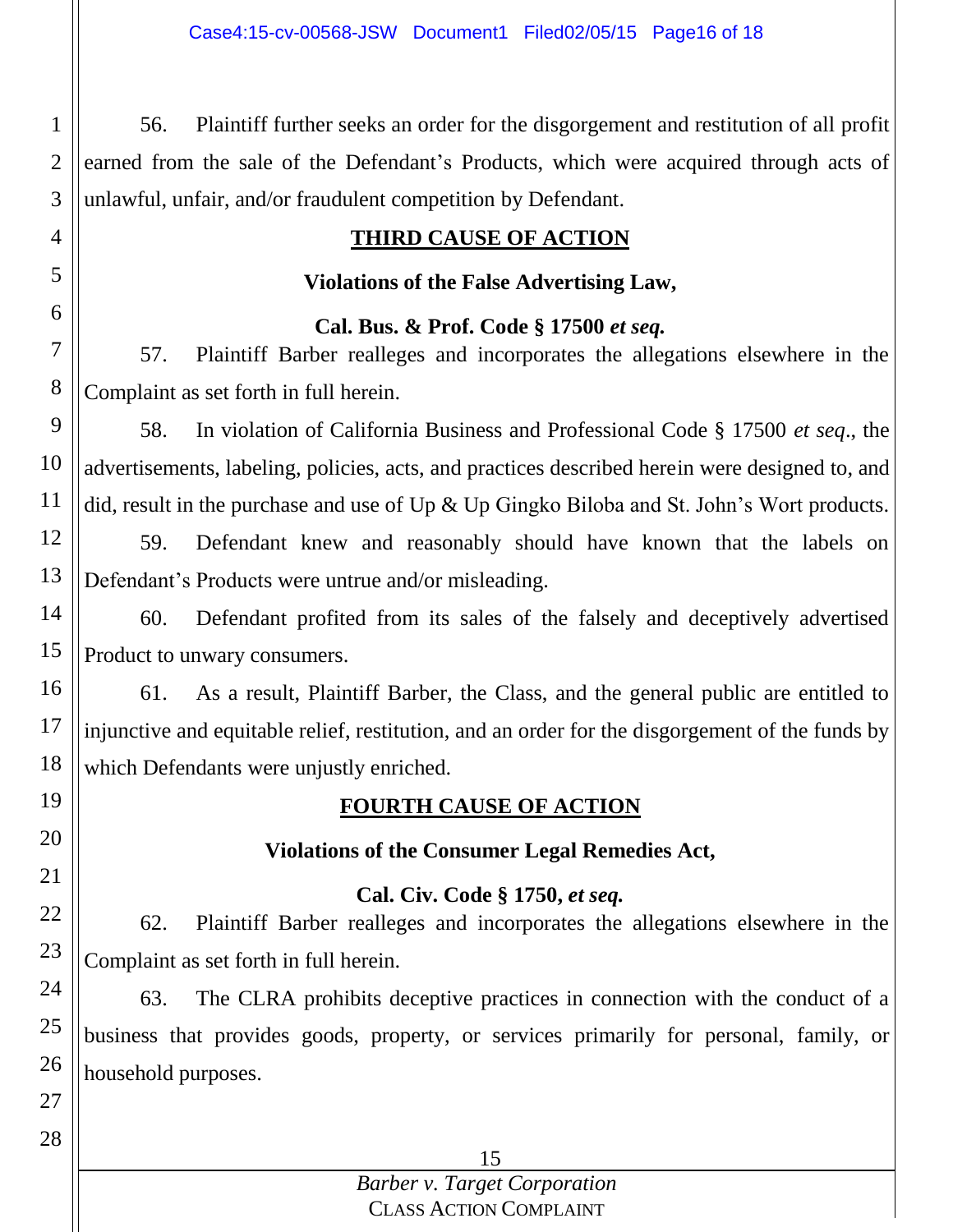Case4:15-cv-00568-JSW Document1 Filed02/05/15 Page17 of 18

1 2 3 4 64. Defendant's false and misleading labeling and other policies, acts, and practices were designed to, and did, induce the purchase and use of Defendant's Product for personal, family, or household purposes by Plaintiff and class members, and violated and continue to violate the following sections of the CLRA:

- a. § 1770(a)(5): representing that goods have characteristics, uses, or benefits which they do not have;
	- b. § 1770(a)(7): representing that goods are of a particular standard, quality, or grade if they are of another;
	- c. § 1770(a)(9): advertising goods with intent not to sell them as advertised; and
- 10 11 d.  $§ 1770(a)(16)$ : representing the subject of a transaction has been supplied in accordance with a previous representation when it has not.
- 12 13 65. Defendant profited from its sales of the falsely, deceptively and unlawfully advertised Product to unwary consumers.
- 14

5

6

7

8

9

66. As a result, Plaintiff and the Class have suffered irreparable harm.

15 16 17 18 67. Defendant's wrongful business practices regarding the Product constituted, and constitute, a continuing course of conduct in violation of the CLRA since Defendant is still representing that the Product has characteristics, uses, benefits, and abilities which are false and misleading, and have injured Plaintiff and the Class.

19 20 68. Plaintiff Barber and the class seek equitable relief for their CLRA claims and attorneys' fees and costs as allowed by statute.

## **PRAYER FOR RELIEF**

22 23 24 98. Wherefore, Plaintiff, on behalf of themselves, all others similarly situated and the general public, pray for judgment against Defendant as to each and every cause of action, and the following remedies:

25 26 A. An Order declaring this action to be a proper class action and appointing undersigned counsel as class counsel;

27

28

21

B. An Order requiring Defendant to bear the cost of class notice;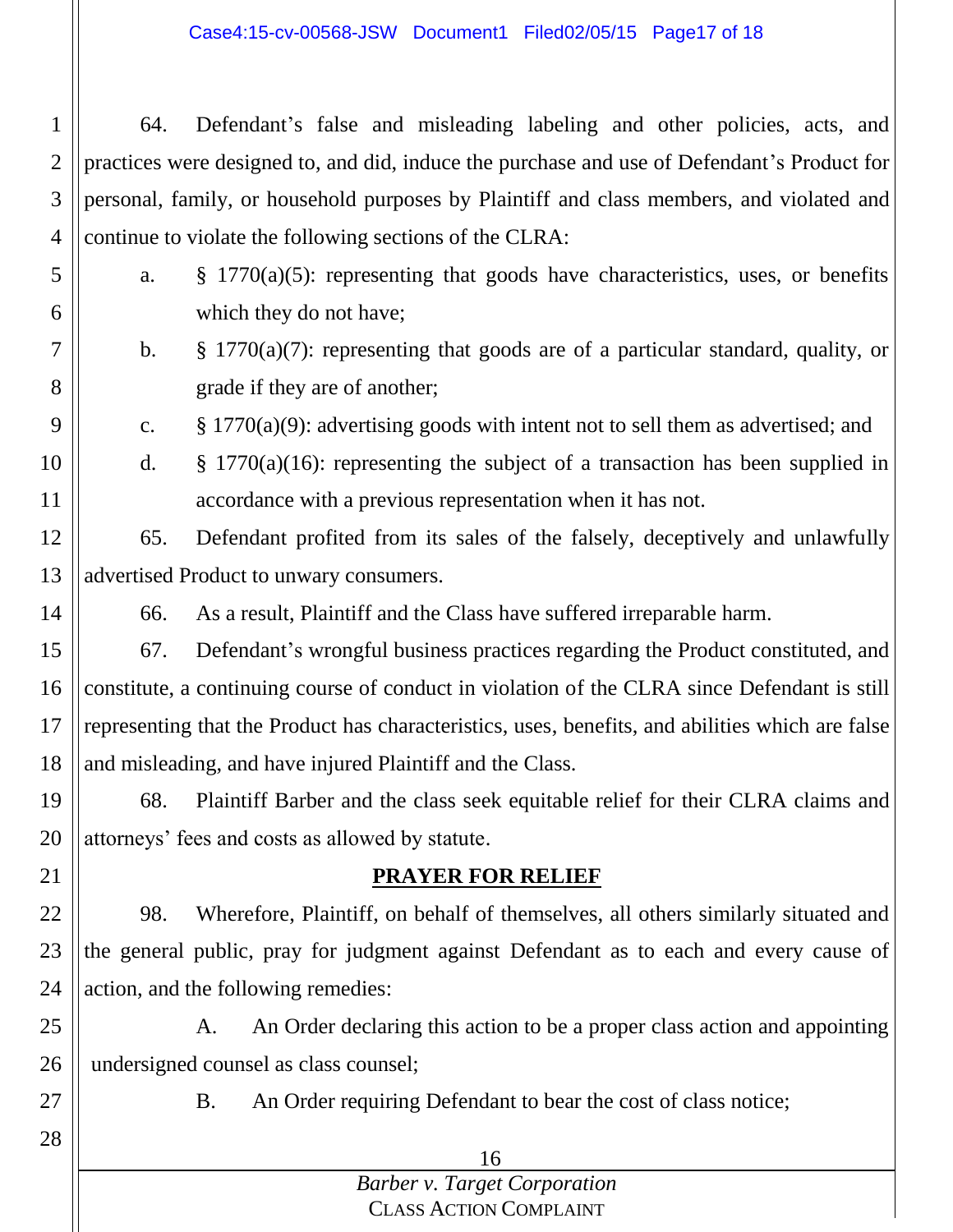| $\mathbf{1}$   | An Order compelling Defendant to conduct a corrective advertising<br>$C_{\cdot}$              |  |  |  |  |  |
|----------------|-----------------------------------------------------------------------------------------------|--|--|--|--|--|
| $\overline{2}$ | campaign and to re-label the product;                                                         |  |  |  |  |  |
| 3              | For the UCL and FAL, an Order requiring Defendant to disgorge all<br>D.                       |  |  |  |  |  |
| 4              | monies, revenues, and profits obtained by means of any wrongful act or practice;              |  |  |  |  |  |
| 5              | An Order compelling Defendant to destroy all misleading and deceptive<br>Ε.                   |  |  |  |  |  |
| 6              | advertising materials and Product labels;                                                     |  |  |  |  |  |
| 7              | For the UCL and FAL, an Order requiring Defendant to pay restitution<br>$F_{\cdot}$           |  |  |  |  |  |
| 8              | to restore all funds acquired by means of any act or practice declared by this Court to be an |  |  |  |  |  |
| 9              | unlawful, unfair, or fraudulent business act or practice, untrue or misleading advertising,   |  |  |  |  |  |
| 10             | plus pre-and post-judgment interest thereon;                                                  |  |  |  |  |  |
| 11             | For attorneys' fees and costs as allowed by statute;<br>G.                                    |  |  |  |  |  |
| 12             | Any other and further relief that Court deems necessary, just, or proper.<br>F.               |  |  |  |  |  |
| 13             |                                                                                               |  |  |  |  |  |
| 14             | <b>JURY DEMAND</b>                                                                            |  |  |  |  |  |
| 15             | Plaintiff hereby demands a trial by jury on all issues so triable.                            |  |  |  |  |  |
| 16             |                                                                                               |  |  |  |  |  |
| 17             | Dated: February 5, 2015<br>/s/ Ronald A. Marron                                               |  |  |  |  |  |
| 18             | <b>LAW OFFICES OF RONALD</b><br><b>A. MARRON</b>                                              |  |  |  |  |  |
| 19             | <b>RONALD A. MARRON</b>                                                                       |  |  |  |  |  |
| 20             | ron@consumersadvocates.com                                                                    |  |  |  |  |  |
| 21             | 651 Arroyo Drive<br>San Diego, CA 92103                                                       |  |  |  |  |  |
|                | Phone: (619) 696-9006                                                                         |  |  |  |  |  |
| 22             | Fax: (619) 564-6665                                                                           |  |  |  |  |  |
| 23             |                                                                                               |  |  |  |  |  |
| 24             | <b>Attorney for Plaintiff and the</b><br><b>Proposed Class</b>                                |  |  |  |  |  |
| 25             |                                                                                               |  |  |  |  |  |
| 26             |                                                                                               |  |  |  |  |  |
| 27             |                                                                                               |  |  |  |  |  |
| 28             |                                                                                               |  |  |  |  |  |
|                | 17                                                                                            |  |  |  |  |  |
|                | <b>Barber v. Target Corporation</b><br><b>CLASS ACTION COMPLAINT</b>                          |  |  |  |  |  |
|                |                                                                                               |  |  |  |  |  |